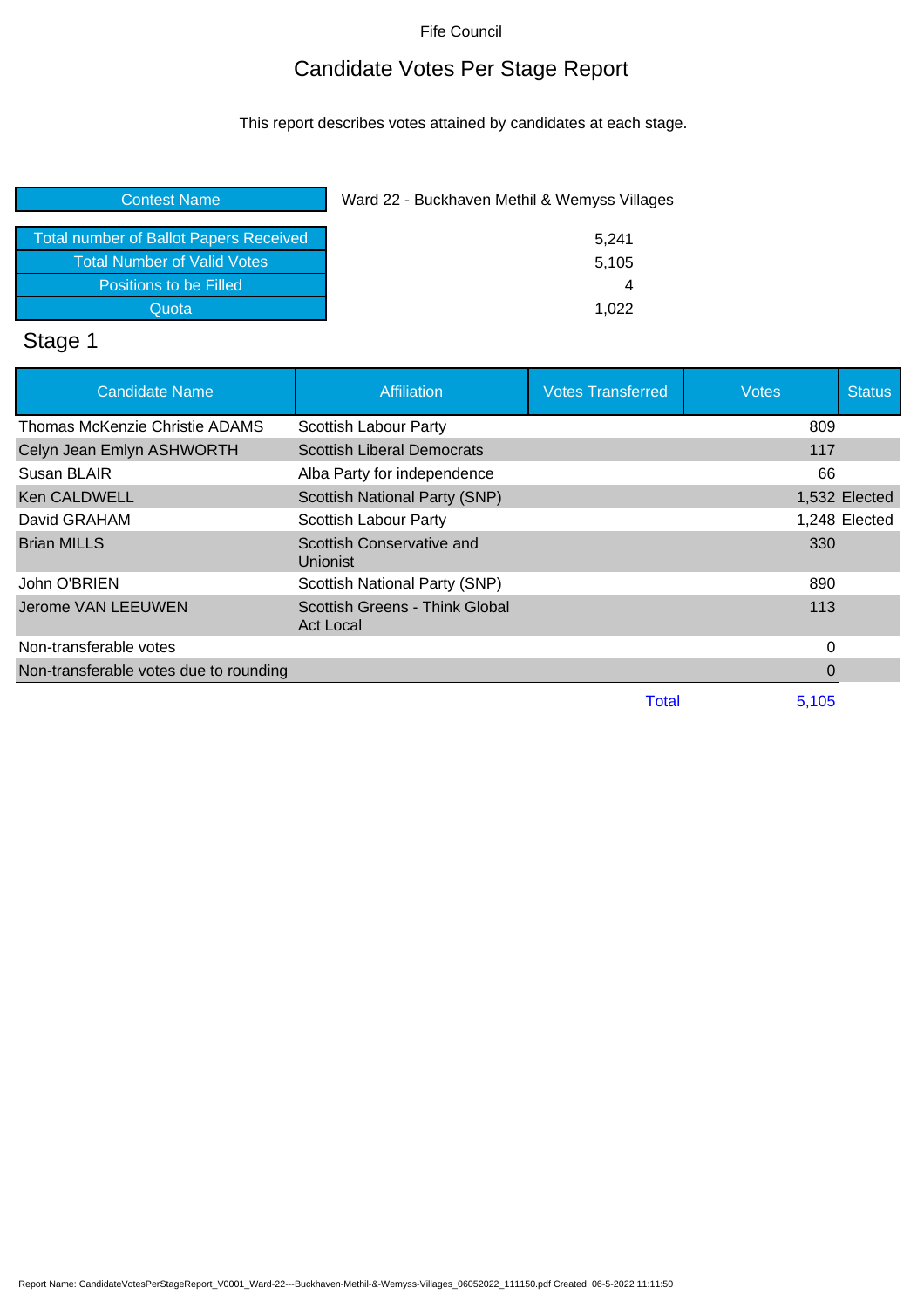## Candidate Votes Per Stage Report

This report describes votes attained by candidates at each stage.

## Stage 2

# Surplus of Ken CALDWELL 510.00000

| <b>Candidate Name</b>                  | Affiliation                                        | <b>Votes Transferred</b> | <b>Votes</b>        | <b>Status</b> |
|----------------------------------------|----------------------------------------------------|--------------------------|---------------------|---------------|
| Thomas McKenzie Christie ADAMS         | <b>Scottish Labour Party</b>                       | 29.29432                 | 838.29432           |               |
| Celyn Jean Emlyn ASHWORTH              | <b>Scottish Liberal Democrats</b>                  | 2.33023                  | 119.33023           |               |
| Susan BLAIR                            | Alba Party for independence                        | 9.65381                  | 75.65381            |               |
| <b>Ken CALDWELL</b>                    | Scottish National Party (SNP)                      | $-510.00000$             | 1,022.00000         |               |
| David GRAHAM                           | Scottish Labour Party                              | 0.00000                  | 1,248.00000         |               |
| <b>Brian MILLS</b>                     | Scottish Conservative and<br>Unionist              | 3.32890                  | 333.32890           |               |
| John O'BRIEN                           | Scottish National Party (SNP)                      | 417.44406                | 1,307.44406 Elected |               |
| <b>Jerome VAN LEEUWEN</b>              | Scottish Greens - Think Global<br><b>Act Local</b> | 10.98537                 | 123.98537           |               |
| Non-transferable votes                 |                                                    | 36.95079                 | 36.95079            |               |
| Non-transferable votes due to rounding |                                                    | 0.01252                  | 0.01252             |               |
|                                        |                                                    | Total                    | 5,105.00000         |               |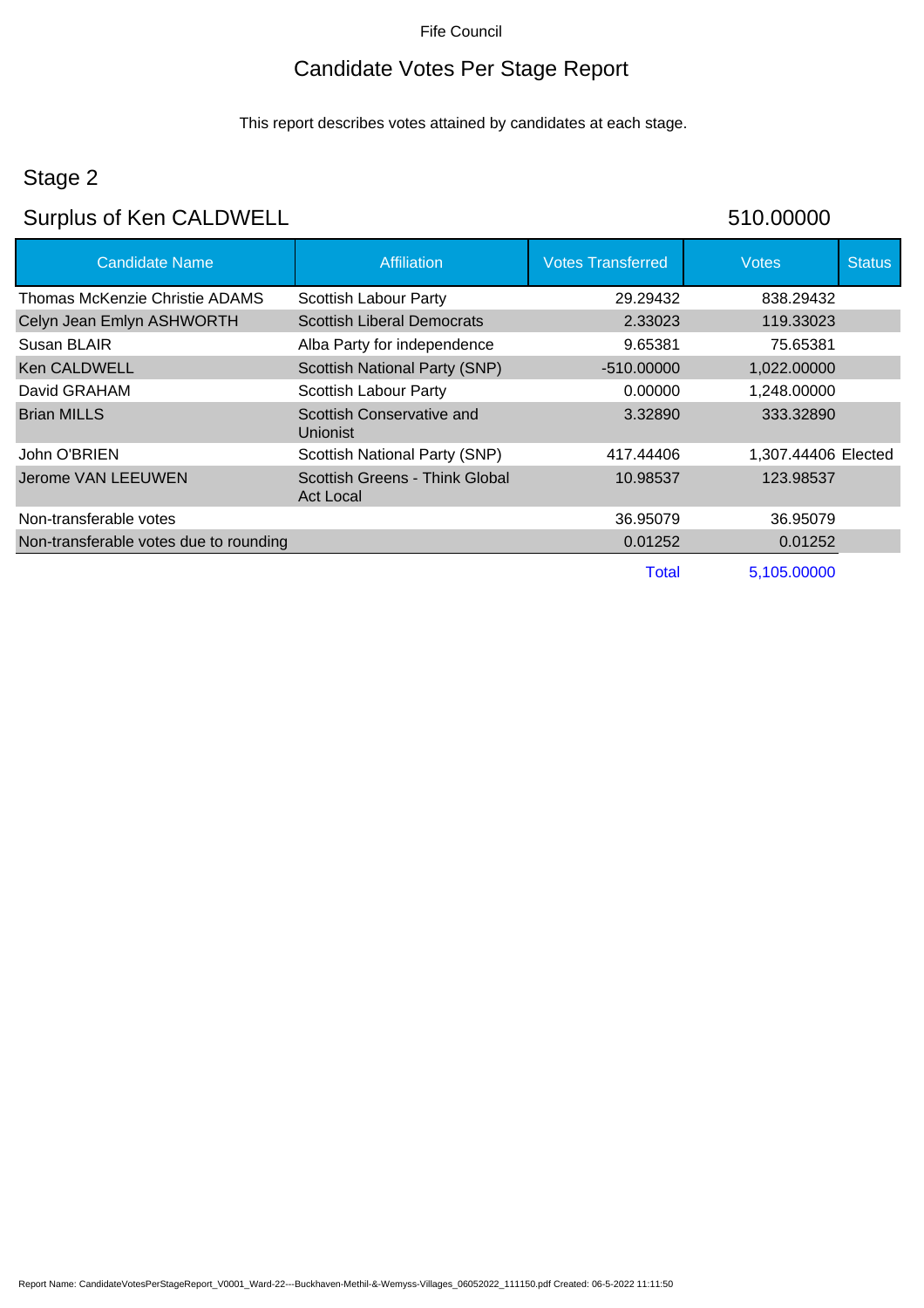#### Candidate Votes Per Stage Report

This report describes votes attained by candidates at each stage.

### Stage 3

### Surplus of John O'BRIEN 285.44406

Candidate Name **Affiliation** Affiliation **Votes Transferred** Votes Votes Status Thomas McKenzie Christie ADAMS Scottish Labour Party **13.64602** 43.64602 Celyn Jean Emlyn ASHWORTH Scottish Liberal Democrats 8.00176 127.33199 Susan BLAIR **Alba Party for independence** 24.29534 99.94915 Ken CALDWELL Scottish National Party (SNP) 0.00000 1,022.00000 David GRAHAM **Scottish Labour Party CONSERVING 1,248.00000** 1,248.00000 Brian MILLS Scottish Conservative and Unionist 3.27387 336.60277 John O'BRIEN **Scottish National Party (SNP)** -285.44406 1,022.00000 Jerome VAN LEEUWEN Scottish Greens - Think Global Act Local 69.60967 193.59504 Non-transferable votes 136.60632 173.56963 Non-transferable votes due to rounding 0.01108 0.01108 0.01108 0.01108 Total 5,105.00000